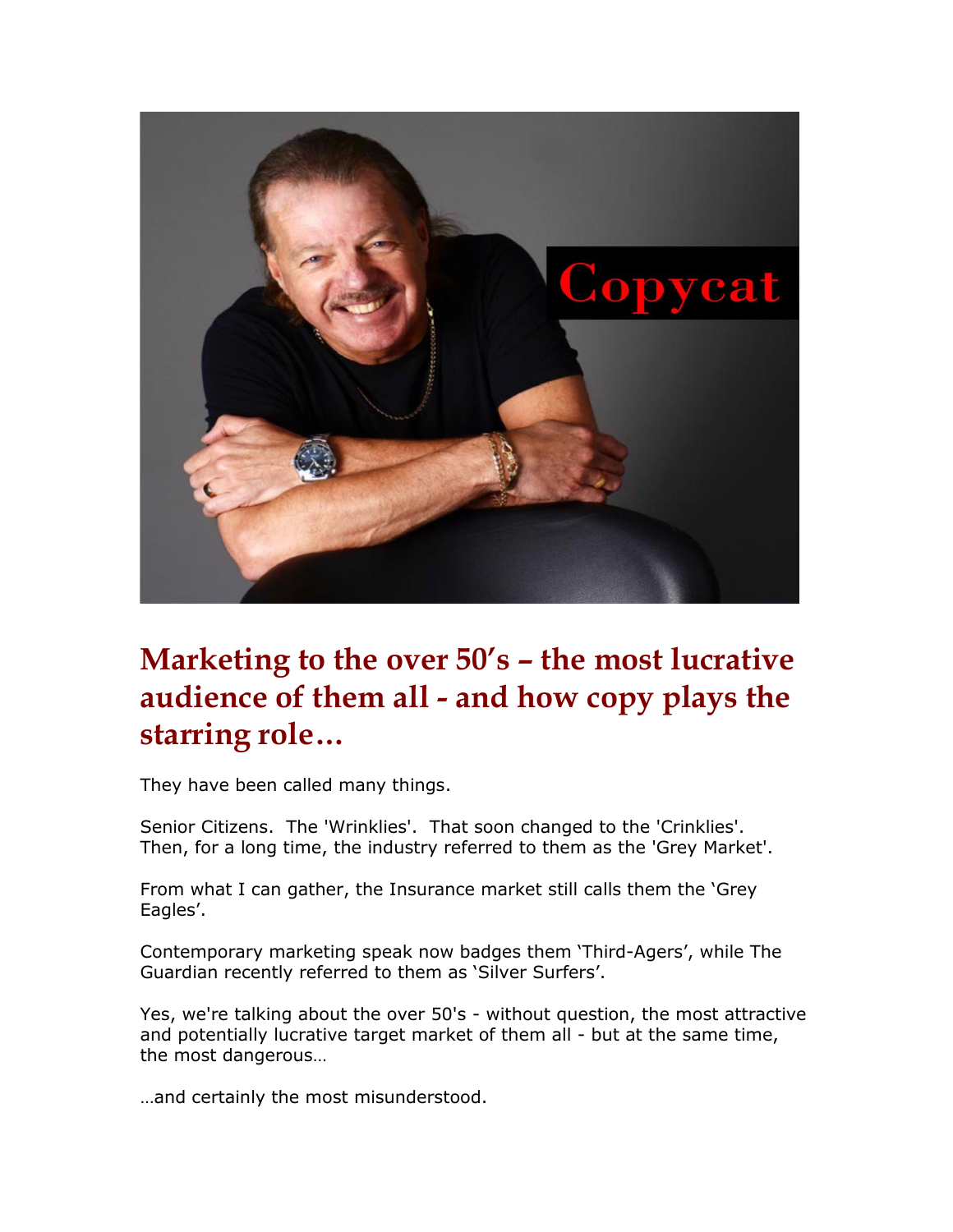Since the turn of the century, the 50+ population has seen dramatic growth in the U.K. And, that growth is set to continue, at a far greater rate than the overall adult population.

Back in 1901, the over 50's represented 22% of the total adult population. That grew to 36% in 1951 and continued growing, standing at close to 40% in 1991.

The run up to the Millennium saw a further 2% growth - and now, dramatic changes are occurring…

### **By 2020, they will make up more than half of the adult population in this country and have the highest disposable income of any age group.**

All in all, a fantastic marketing opportunity. Not just in the U.K., but all around the world. But, this marketing opportunity isn't new. It has been around for quite a while.

But very few marketers have taken full advantage. Why?

Because they simply don't have the necessary understanding and skills to connect properly with this knowledgeable and savvy group. In fact, most are absolutely hopeless.

I am privileged to be one of this marvellous group, so I feel qualified to say that. The marketing communications I receive – and have received for many, many years - are, in the main, poor, bordering on the laughable.

As this article is predominately about copy, I will pay special attention to that element, when I name and shame later.

But first, a little bit more about the over 50's. One thing that must be realised. We are not an amorphous group, or a target segment.

We are a multi-faceted audience of individuals, with a huge variety of needs, motivations and desires. These have to be fully understood before brands try to engage with us.

But, because marketers are lazy, very few bother. As a result, scandalous amounts of marketing money are wasted every day.

We are, in fact, a group of individuals that can be loosely sub-segmented into close to 40 different types. All of which demand to be spoken to individually.

These types are determined by the mental persuasion of the individuals within them, overlayed with other discriminators such as age and wealth, lifestyle and sex.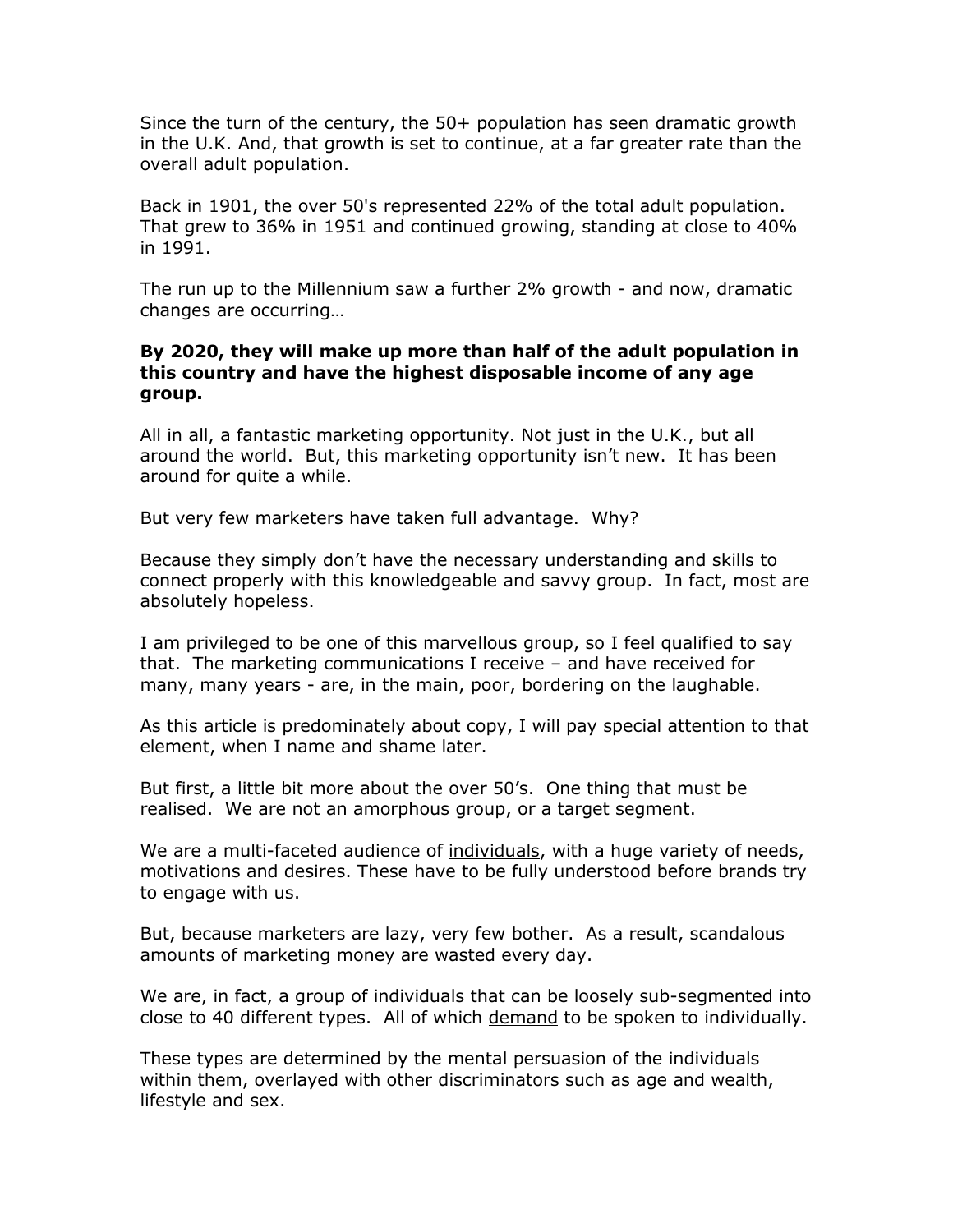For example, we all know individuals, say, between 50 and 60 years of age. There is a dramatic difference between some of them. The way they walk, talk and dress.

And, more importantly, the way they *think*.

Some 50+year olds these days are 51 going on 35. They are computer literate, style conscious, knowledgeable about contemporary music, fashion and the arts - and, probably are more 'groovy' than grey.

Remember, both Mick Jagger and Paul McCartney to name but two, are now the wrong side of 70. Macca is 75…

There are others that are still very attractive in their later years. Let me remind you…

Helen Mirren (72), Sharon Stone (59) and Elle McPherson (53) are all very attractive women and amazingly sexy too.

Peter Fonda (77), Tom Selleck (72), Daryl Hall, Justin Hayward and Mick Fleetwood (all 70) still enjoy healthy female followings, and rightly so.

They are all still attractive guys.

And the guy who nearly always comes out on top of most female wish lists, whatever their age, is George Clooney - and he is 56.

It's clear that all the above (and many like them) have looked after themselves and act, dress and look a great deal younger than they are.

Conversely, I know (and I'm sure you do, too) a number of 50+year olds that look and act 70+. I won't name them for obvious reasons, but we all know who they are…

They are old before their time and it shows in everything they do.

For marketers, of course, this presents a big problem.

Talk to those two different type examples above, in the same way - and you'll probably alienate both of them.

The former type wants to be recognised and addressed as a youthful over 50. The latter is mentally older, is happier in that shell and wants to receive messages with an older 'feel' and relevance.

Of course, traditional advertising campaigns can't address this difference, but it still doesn't stop marketers wasting valuable budget trying.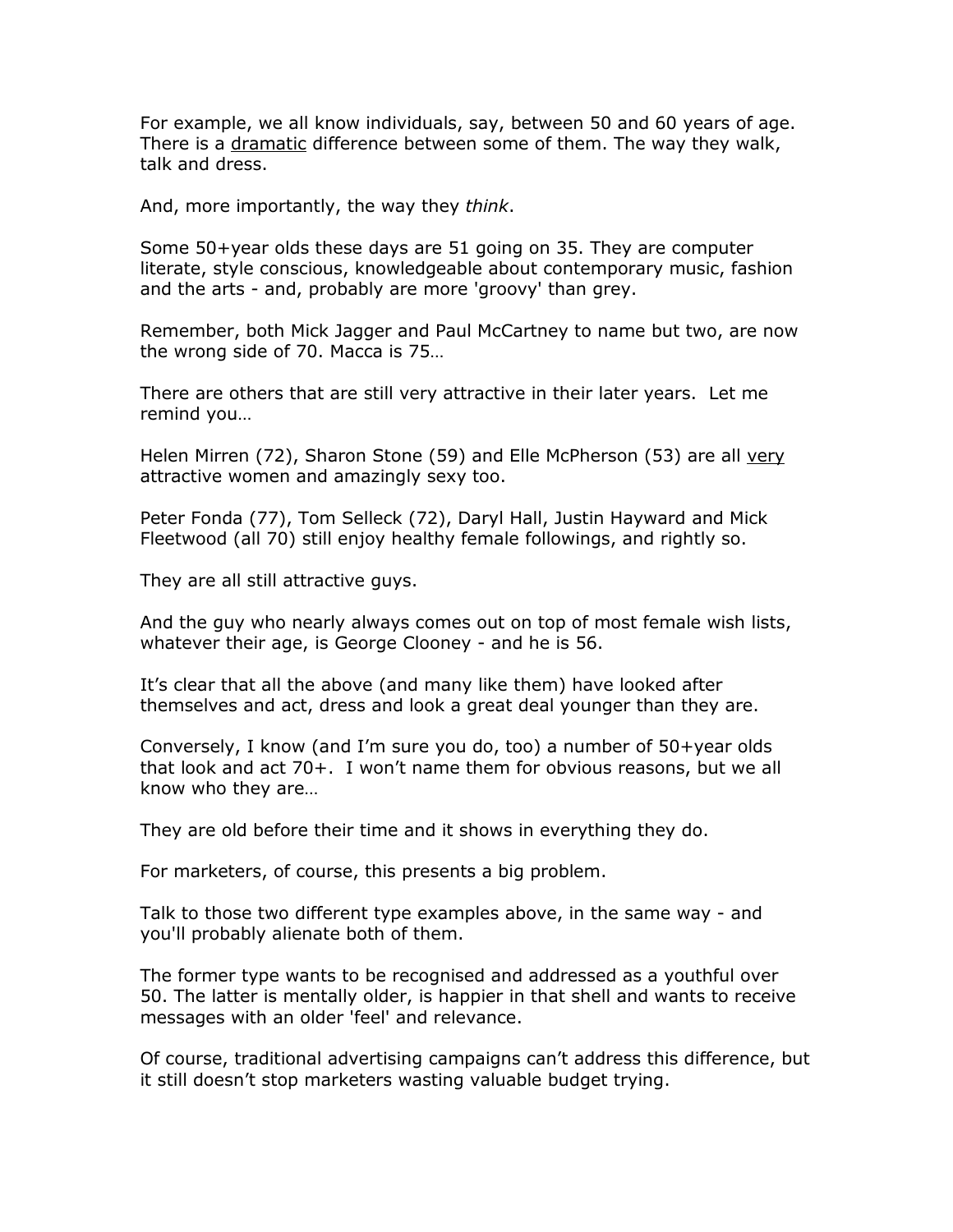The only way this audience can be effectively targeted, is through direct marketing. In fact, it is classic direct marketing – with the key driver being the database.

A good database, put together by people who know what they are doing, will identify the differences within this valuable target group. Once that is done, meaningful communications can be created, that connect, influence and sell to them, effectively and profitably.

According to Rory Sutherland, vice-chairman of Ogilvy One and vicechairman of The Ogilvy Group, mature consumers are more open to rational persuasion than the emotive appeals which are successful with younger people.

### **And that's where good copy comes in**.

Long copy – which most of the dumb marketers of today will tell you no one reads - will always work well to this audience.

They read – and *enjoy* reading.

So, explaining a product's benefits and value in hard copy print can be much more effective than an expensive TV campaign.

Good copy will do that. In my opinion, to this audience, nothing works better than direct mail, fronted by a well-written letter.

But, as we all know, there aren't many of THOSE around in our business these days.

As I mentioned earlier, I am part of this wonderful group. But very few marketers know how to talk to me in the right way.

So, they don't get my business.

Simple as that.

Here are just a few typical examples, of some letter openings and more, from direct mail packs I have received over the years.

I haven't included email examples, as we would be here all night and most of the next day as well.

The first three examples are critiqued together, as they used the same brainless approach: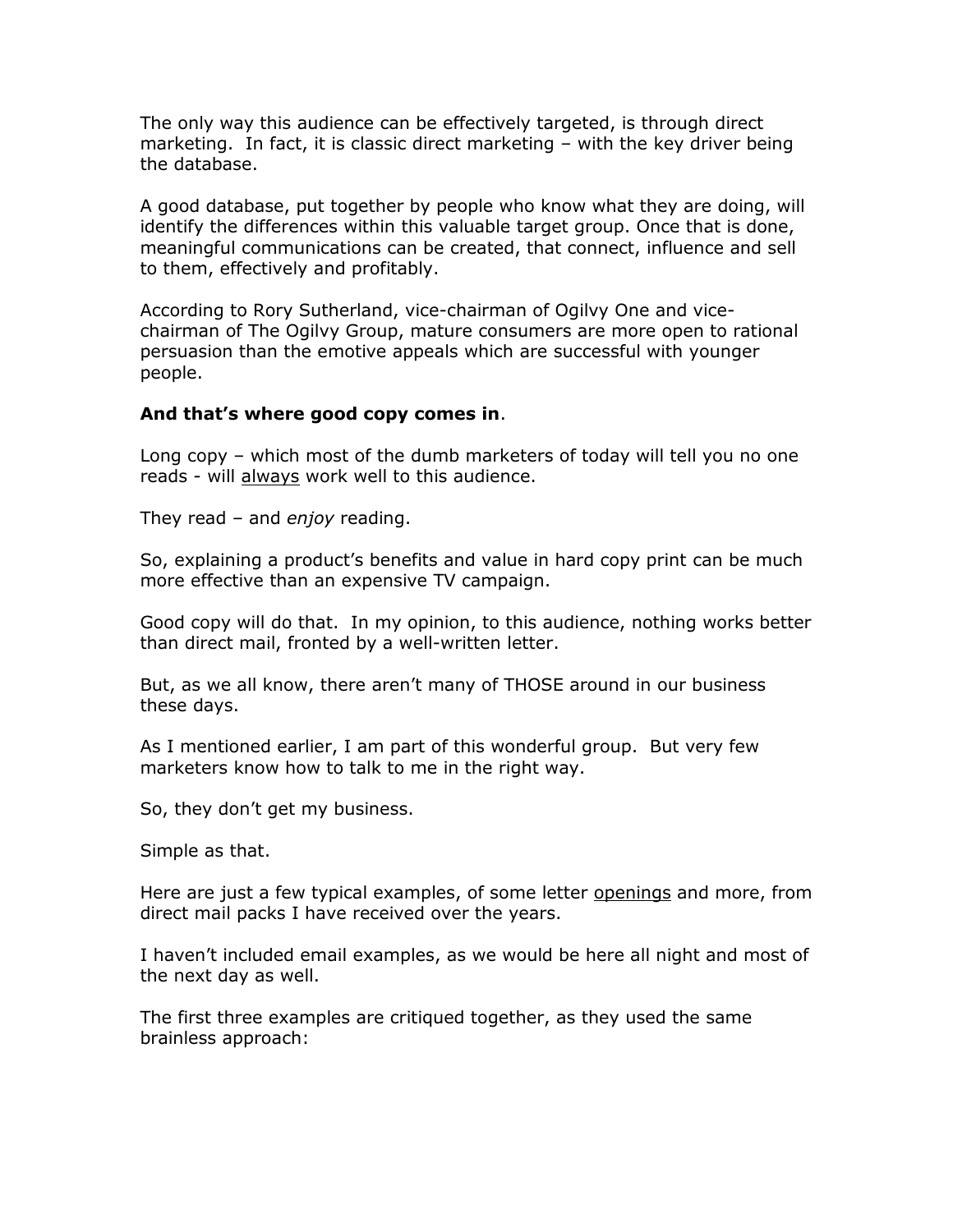

Dear Ms Owen

As a valued Halifax customer you know we work hard to give you great value personal products.

LOOK AT THINGS DIFFERENTLY *<b>WEBANK OF SCOTLAND* 

Dear Nilly Changes

You know we are always looking to offer you the best possible products and services.

## **THE ABS TIMES THE SUNDAY TIMES**

Dear Mrs Owen

Here at The Times, we know that you appreciate quality and value.

*3 examples of typical lazy letter writing. None of you have any idea what I think about you. So don't try and tell me you do. I dislike this type of copy immensely. It's an immediate turn-off.*



Dear Mr Owen

We all have doubts, but when it comes to your home insurance you want to feel certain.

*It's unbelievable to me, that in this day and age, anyone could write such tosh - and have it approved.* 



Dear Mr Owen

Dumb things happen. But they have to, in order to make room for cards as clever as the MINT Card.

*Words simply fail me…*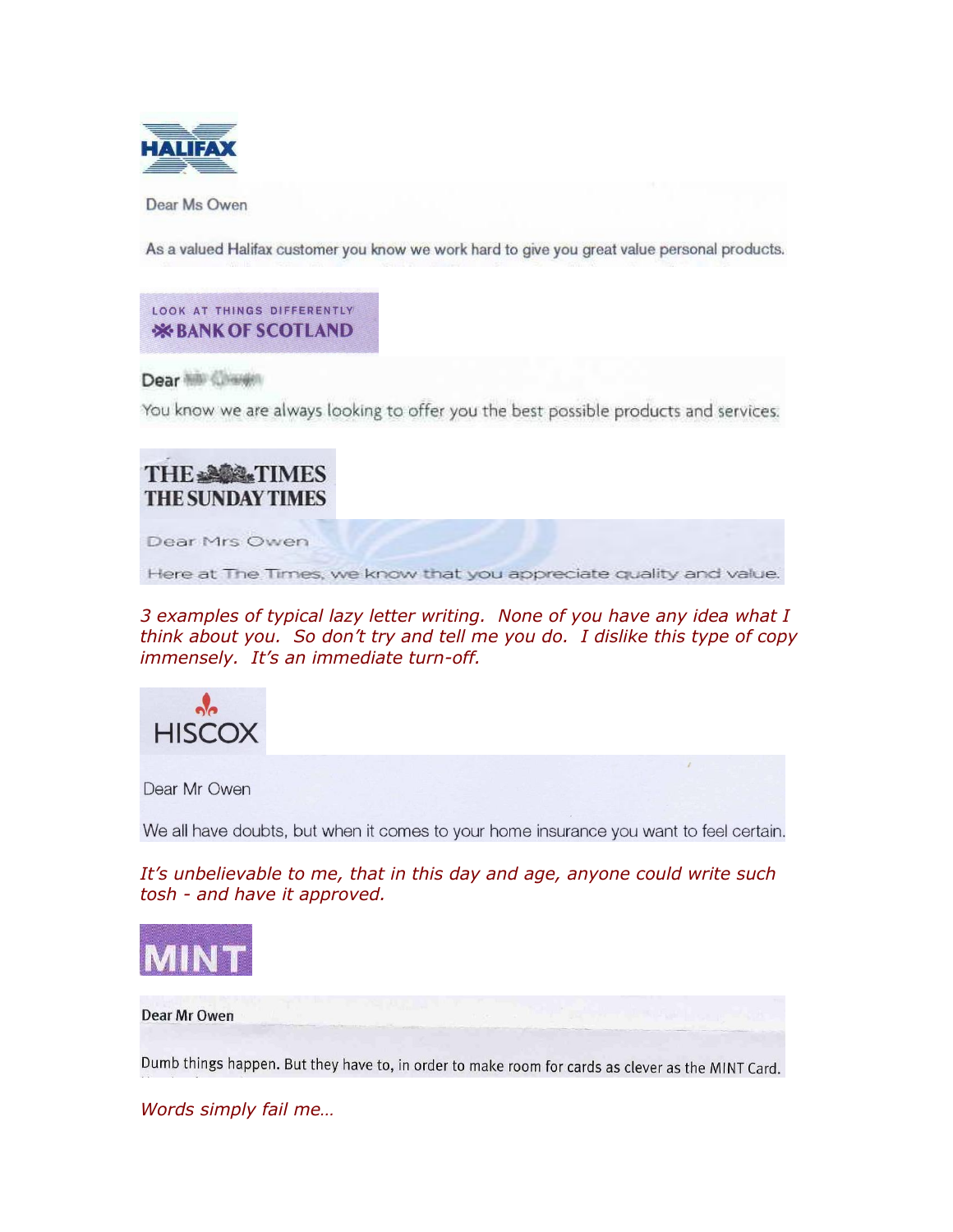

We know household finances are being squeezed at the moment. That's why we wanted to make sure you've heard the news. Last month, EDF Energy were the first major supplier to announce a price decrease, taking the pressure off our customers at a time when many are looking for ways to save money.

*This is appalling. The way the second line is written it suggests that they wanted me to hear about the news that household finances are being squeezed at the moment. Of course, that's not what this joke writer meant.*

All the above are laughable examples of copywriting. Whoever wrote them and whoever signed them off, should go and do something else for a living.

There was not a chance in hell that I would even read on from those terribly poor openings. So the selling opportunity was lost.

If they had tried harder, or used a professional copywriter, they might have stood a chance.

Remember what Bill Bernbach quite rightly said all those years ago – *"It's not what you say that stirs people, it's the way that you say it".*

There are some people who know how it's done, though…

## **CHARLES TYRWHITT**

Dear Mr Owen.

#### A word of thanks in plenty of time for Christmas

Forgive me if it seems a little early to mention Christmas. I do, however, hope you'll agree that it's never too early to say 'thank you'. So together with this reminder about the coming season, allow me to thank you personally for buying from Charles Tyrwhitt.

Your custom remains as highly appreciated as ever. I know too many businesses which keep their eyes fixed firmly on the bottom line but which fail to look up and acknowledge their customers. The simple rule at Charles Tyrwhitt is rather different - our customers always come first. We are committed to looking after you very well indeed.

*Wonderfully warm, engaging copy. You can't help liking this company. Great products, great service, great copy. A reflection on the writer, my old chum, Nick Wheeler.*

And, here's another...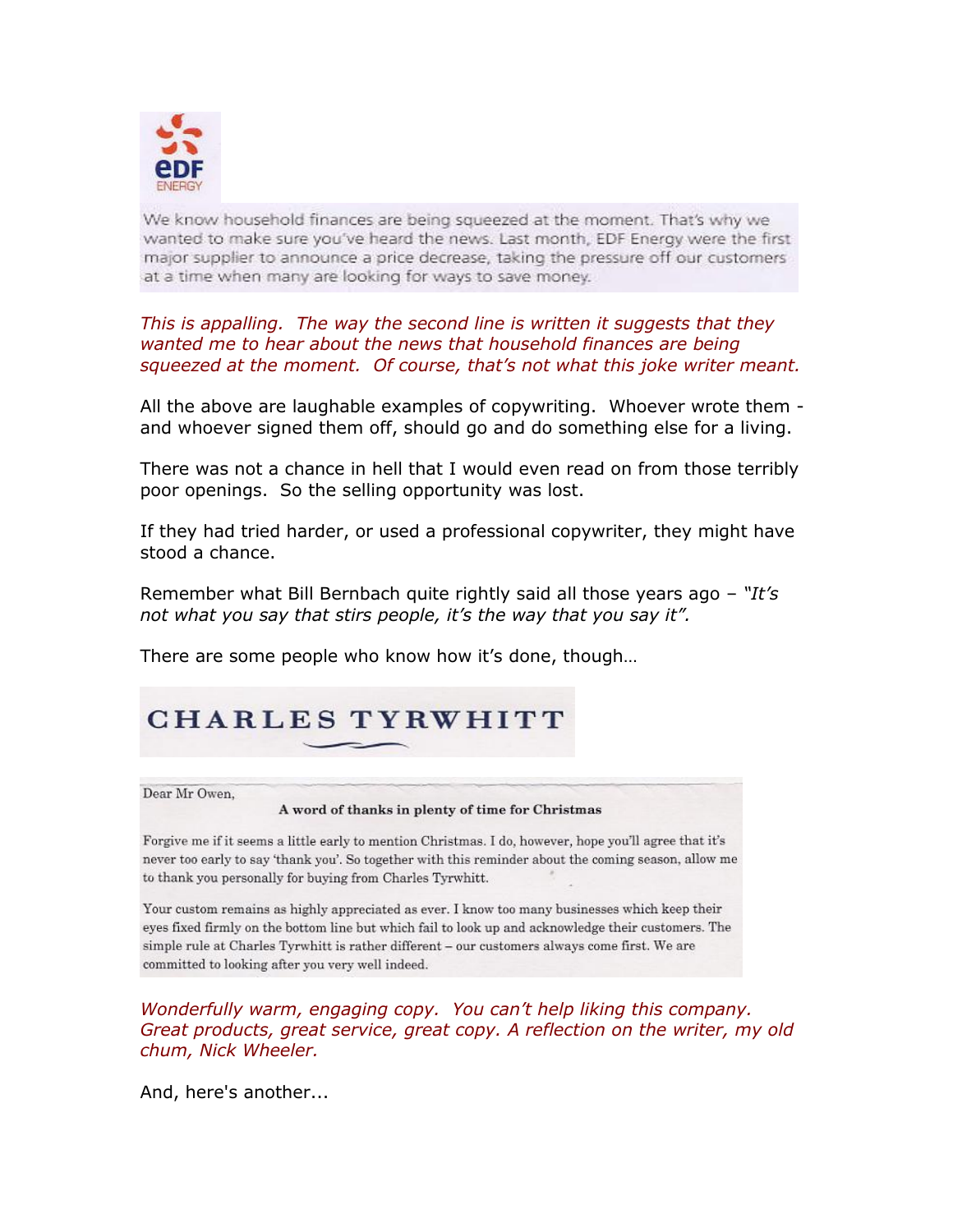Boden

Hello Mr Owen,

A lot of people find Boden just the right size – for propping up their kitchen table. And if that's what became of the catalogue we sent you a few weeks back, we hope we've cured your wobble. But we also sell fun, colourful clothes for people who know how to get the most out of life.

*I love this copy. I have a number of great examples from Boden and they are very popular at my DM & Copy Masterclasses around the world. All their letters have this unique tone and style.*

And, one more...

This is a letter that is predominantly aimed at this marketplace – and it did extremely well. I'm proud to tell you, it is one of mine...



Dear Mr Owen

### "I want to stand where they landed. I want to walk where they fought. I want to pay my respects where they fell"

When you visit a battlefield from any conflict - it can be both fascinating and incredibly moving.

You feel the moment. Share the pain. And realise how very lucky you really are...

You will hear amazing stories of ordinary people doing astonishing things. You'll hear of acts of bravery you'll simply struggle to comprehend. You'll be sad and you'll be proud.

But, overall, you will feel part of the glory and the heartache.

And the feeling is immense...

*This is copy that connects to the audience, draws them in - and wraps them up in emotion, as it needs to do, because the letter is selling WW2 Battlefield Tours, to an audience that has expressed an interest in them.*

An awful lot of marketing copywriters these days are not only hopeless at crafting selling copy, but also abysmal with punctuation and grammar.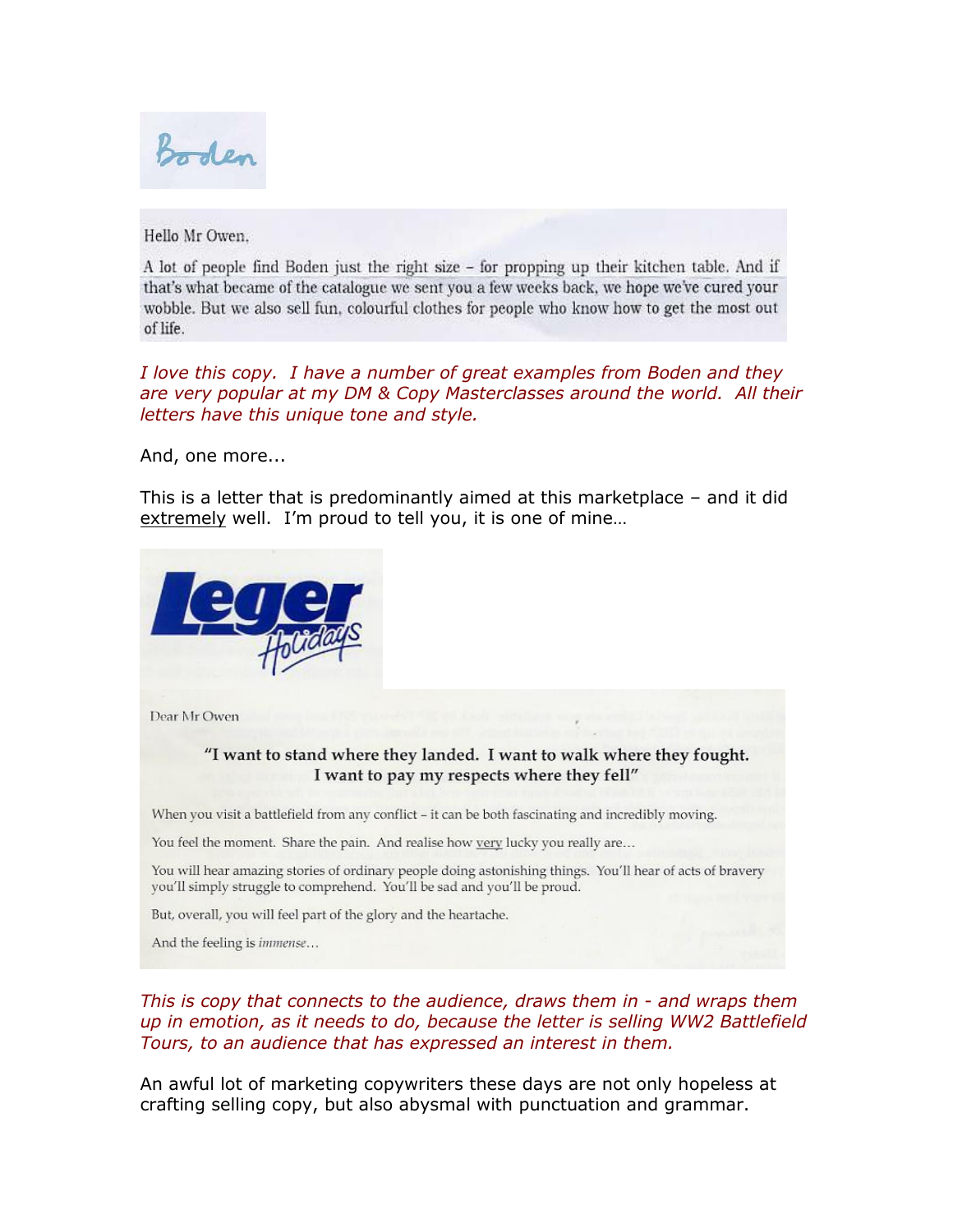Make those mistakes to this audience and you will be binned or deleted *instantly*. And you will deserve it, too…

This age group, educated at a time when heavy emphasis was placed on these key elements, is totally unforgiving of these errors. I know I am.

And, of course, being a professional direct marketer and copywriter, I go mad when I see a poor headline or subject line, bad layout, long paragraphs - and copy that simply fails to connect. Here's what I mean…



#### Dear Mr Owen

Since its invention over 30 years ago, Bose<sup>®</sup> waveguide speaker technology has produced lifelike performance that still rivals more elaborate hi-fi's but with less clutter and complication. For many, the sound delivered comes as a complete revelation, impressing even the most demanding listener. Compact in size and stylish in design it's time to see for yourself just how our music systems have changed the way people listen to music in their home.

Both the WAVE' music system - DAB and the ACOUSTIC WAVE' music system II - DAB incorporate this awardwinning US-patented technology. Both let you enjoy superbly rich, lifelike sound without the need for separate speakers, multiple cables or fiddly adjustments. Both are simple, easy to use, plug-in-and-play CD and DAB radio systems. So if you're considering a new hi-fi for your home, which should you choose? You'll find a useful comparison chart on the reverse of this letter, or you can call our Customer Service team FREE on 0800 081 3488 for friendly help and advice. There's never been a better time to decide, especially as we have two special offers available if you make a purchase by the 30th April 2009, as well as FREE delivery throughout the UK.

*You would think a company like Bose would know better. These are the opening two paragraphs! A 4-liner and a 7-liner. Instant death. And it's all copy about themselves. So much wrong with this, it hurts.*



Dear Mr. Owen,

For someone in your position The Economist should be a natural choice. If it is not, and you are not reading us regularly, then I should like to understand why.

*This is not only arrogant, it's extremely rude. How can they possibly send a letter out with an opening line like this? You immediately dislike the writer and the brand - so, a sale is extremely unlikely.*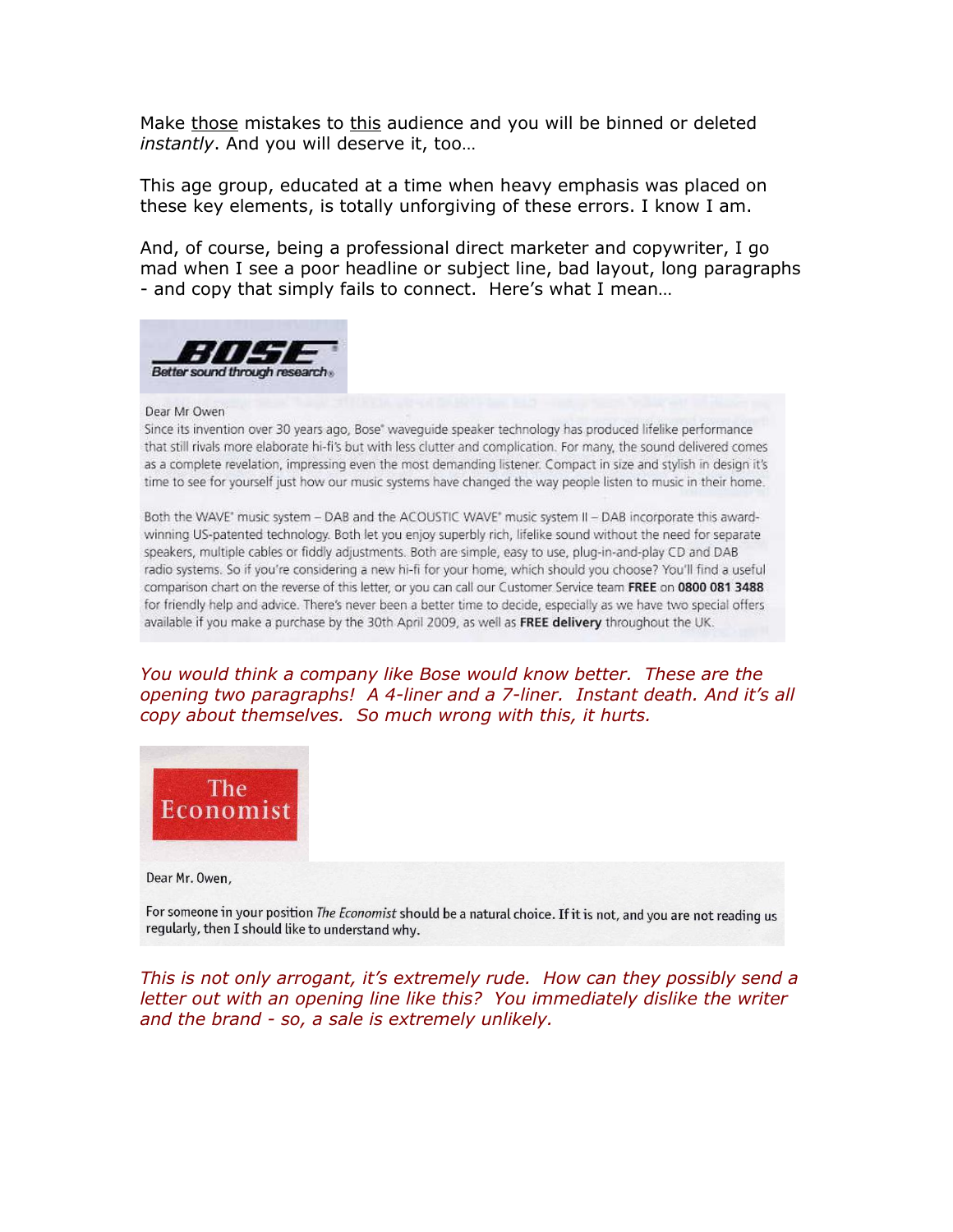| <b>HomeServe</b>                                                      |                                                                                                                                                                                                                                                                                                                                                                                                                                                                                                                                                                                                                                                                                                         | HomeServe is a trading name<br>of HomeServe Membership Ltd. |                                                                          |
|-----------------------------------------------------------------------|---------------------------------------------------------------------------------------------------------------------------------------------------------------------------------------------------------------------------------------------------------------------------------------------------------------------------------------------------------------------------------------------------------------------------------------------------------------------------------------------------------------------------------------------------------------------------------------------------------------------------------------------------------------------------------------------------------|-------------------------------------------------------------|--------------------------------------------------------------------------|
|                                                                       |                                                                                                                                                                                                                                                                                                                                                                                                                                                                                                                                                                                                                                                                                                         | HomeServe<br>free tel no-                                   | 0800 073 1241                                                            |
|                                                                       | 04/00030503<br>Mr A Owen                                                                                                                                                                                                                                                                                                                                                                                                                                                                                                                                                                                                                                                                                |                                                             |                                                                          |
|                                                                       | 27 Berkswell Close<br><b>THUHIO2</b>                                                                                                                                                                                                                                                                                                                                                                                                                                                                                                                                                                                                                                                                    | Lines open:                                                 | Monday to Friday 8am - 8pm,<br>Saturday 8am - 4pm,<br>Sunday 10am - 4pm. |
|                                                                       | West Midlands<br>4642<br>RO1 2FH                                                                                                                                                                                                                                                                                                                                                                                                                                                                                                                                                                                                                                                                        |                                                             | Calls may be recorded for quality                                        |
|                                                                       | اللسبا السالوا والملوا وليلبلوا                                                                                                                                                                                                                                                                                                                                                                                                                                                                                                                                                                                                                                                                         |                                                             | control and training purposes.                                           |
|                                                                       |                                                                                                                                                                                                                                                                                                                                                                                                                                                                                                                                                                                                                                                                                                         | Please quote                                                | STST92T                                                                  |
| Dear Mr Owen                                                          |                                                                                                                                                                                                                                                                                                                                                                                                                                                                                                                                                                                                                                                                                                         | Please reply by                                             | 24th July 2009                                                           |
|                                                                       | Water supply pipe information for homeowners in the Birmingham area                                                                                                                                                                                                                                                                                                                                                                                                                                                                                                                                                                                                                                     |                                                             |                                                                          |
|                                                                       | beyond your property boundary.<br>Mr Owen, HomeServe protects approximately 32,440 homes against water supply emergencies in the Birmingham area. Tree roots, soil<br>conditions and ground movements are some of the potential problems that may affect your water supply pipe at any time of the year.                                                                                                                                                                                                                                                                                                                                                                                                |                                                             |                                                                          |
|                                                                       | Movements in dry or hard ground may be of particular concern over the summer months. Supply pipe emergencies may be complicated and<br>expensive to fix, often requiring digging equipment and a specialist engineer, and may leave you without a water supply until the repair is                                                                                                                                                                                                                                                                                                                                                                                                                      |                                                             |                                                                          |
|                                                                       | complete. For an emergency response, take out Water Supply Pipe Cover*, brought to you by HomeServe and introduced to you by Severn<br>Severn Trent may, at its discretion, repair your water supply pipe free of charge, depending on Terms and Conditions which include, but are<br>not limited to, the likely cost of the repair and the accessibility and size of the pipe. Please refer to 'Your questions answered' overleaf.                                                                                                                                                                                                                                                                     |                                                             |                                                                          |
| Trent.                                                                | How to use the service                                                                                                                                                                                                                                                                                                                                                                                                                                                                                                                                                                                                                                                                                  |                                                             |                                                                          |
| Step 1<br>Step 2                                                      | Call the HomeServe Emergency Hotline which is available 24 hours a day, 365 days a year<br>A HomeServe approved specialist engineer will aim to be at 27 Berkswell Close within 2 hours to make a repair or                                                                                                                                                                                                                                                                                                                                                                                                                                                                                             |                                                             |                                                                          |
| Step 3                                                                | replacement<br>There is no additional bill to pay up to £3,000 per claim and you can make up to 2 claims each year. Where excavation<br>is required the ground will be restored with concrete, tarmac or block paving, or the affected area of lawn relaid (up to<br>£500 as part of your claims limit).                                                                                                                                                                                                                                                                                                                                                                                                |                                                             |                                                                          |
|                                                                       | More details of what is and isn't covered can be found in 'Your questions answered' overleaf.                                                                                                                                                                                                                                                                                                                                                                                                                                                                                                                                                                                                           |                                                             |                                                                          |
|                                                                       | Mr Owen, emergencies can happen at any time, and an estimated 1.7 million homeowners have suffered a water supply pipe leak or burst at<br>some point*. You can take out Water Supply Pipe Cover for just £11.88 for the first year - that's a saving of over 45% on the usual price of<br>£22.99 a year!. There is an initial 14 day period when you are not covered, giving you 11% months of cover in your first year. Look at the<br>diagram overleaf - as a homeowner without cover you may be faced with an expensive repair bill. Call HomeServe free on 0800 073 1241<br>to arrange cover. Alternatively, please return the attached Reply Slip to HomeServe in the Freepost envelope provided. |                                                             |                                                                          |
|                                                                       |                                                                                                                                                                                                                                                                                                                                                                                                                                                                                                                                                                                                                                                                                                         |                                                             |                                                                          |
|                                                                       |                                                                                                                                                                                                                                                                                                                                                                                                                                                                                                                                                                                                                                                                                                         |                                                             |                                                                          |
|                                                                       | Customer Service Manager, Severn Trent Retail and Utility Services Limited                                                                                                                                                                                                                                                                                                                                                                                                                                                                                                                                                                                                                              |                                                             |                                                                          |
|                                                                       | This information can be supplied in large print, braille or audio on request.                                                                                                                                                                                                                                                                                                                                                                                                                                                                                                                                                                                                                           |                                                             |                                                                          |
| Yours sincerely<br>Lorna Bown<br>Lorna Bown<br>potential subscribers. | This insurance product is provided by Inter Partner Assistance SA and is administered by HomeServe Membership Ltd, neither of which companies are part<br>of the Severn Trent Group. Severn Trent acts solely as an introducer of the product and of HomeServe Membership Ltd to Severn Trent customers and other                                                                                                                                                                                                                                                                                                                                                                                       |                                                             |                                                                          |

*I have included the whole letter here, to show you just how bad it is. Let's face facts, most people over 50 have got eye issues.* 

*Once they opened this letter, most would not even attempt to read it. Just too daunting - and it looks like 9 point to me. Almost certainly done like this to penny-pinch on production costs, as it should have been on two pages.* 

*A bad choice. It would have cost them more money on lost sales, than any operational saving they might have made.*

When will marketers understand, that this mature audience cannot be taken lightly? We are knowledgeable and experienced – and we have been around the block - many times.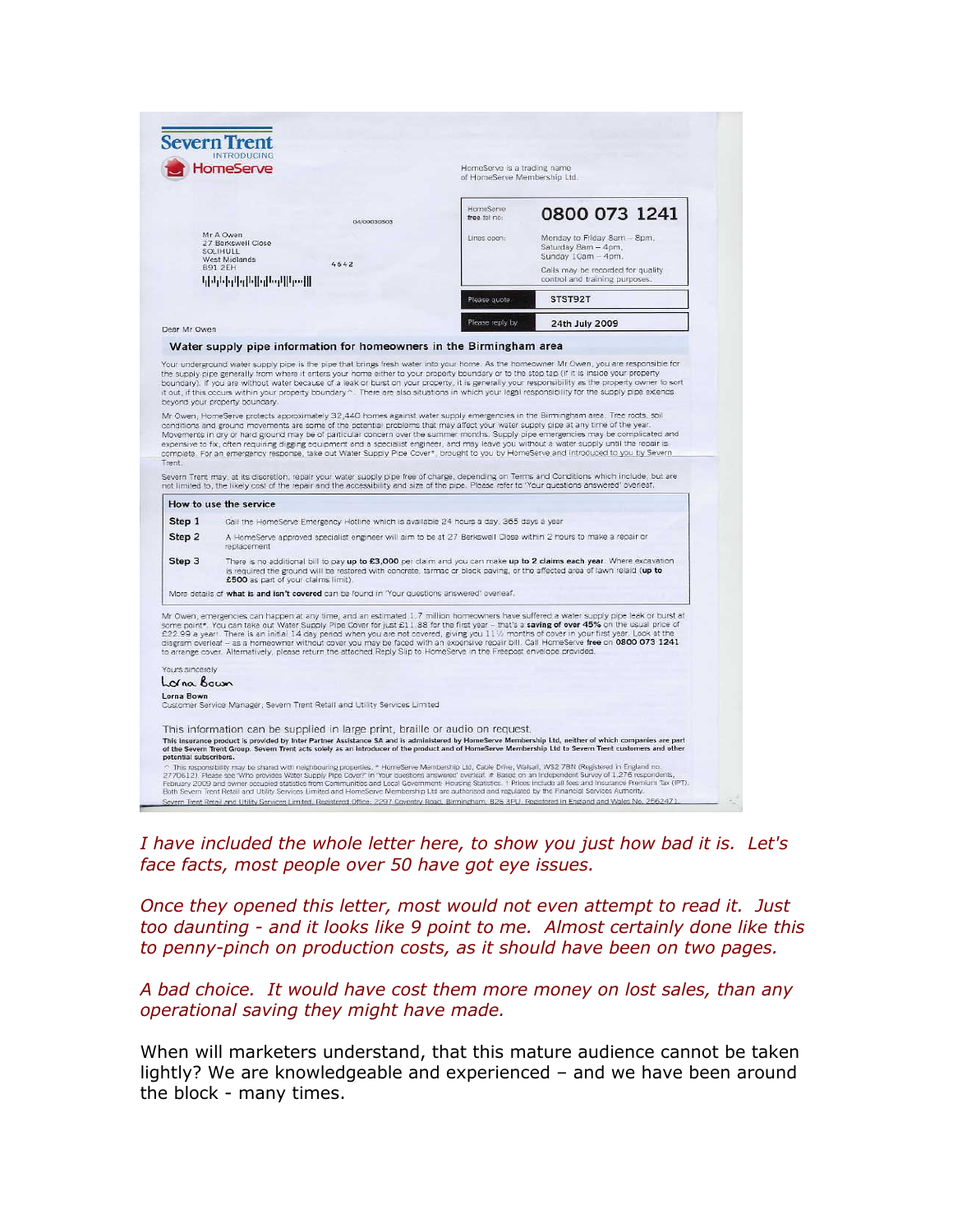We know how it all works - and we see you coming a mile off.

You have to work a lot harder in everything you do, to knock our walls down.

Copy is king to our group. So, craft your copy cleverly, or find someone who can. Be open and honest, but use all the proven techniques of how to get the readers attention, generate interest and create real desire.

Then tell them why they should buy from you. And make it so easy to do just that. Many a potential sale gets brought down at that final hurdle.

We are an impatient bunch. We get frustrated very easily. Annoy us at any part of the transaction and we'll be gone.

What continues to amaze me, is that a lot of direct marketing to the over 50's, is still undertaken by marketing teams that are so young.

How can they possibly know how to engage with us? Most don't know how to write anyway – and even less know how to spell and use punctuation and grammar correctly.

So what they produce, in the main, are lazy communications, full of pedestrian copy, lacking most of the essential selling techniques that have been proven over the years.

They also play lip service to the current disease of being more interested in brand guidelines than connecting or selling.

*(I can let you in on a little secret. None of us are interested in your brand. We are only interested in what your brand can do for us).* 

Believe it, because it's true.

Without question, contemporary marketers struggle to create effective campaigns to mature adults.

The examples I have personally received in the last decade, have been pretty useless. And it continues to be so. Nothing has changed at all.

Given our value and attraction, I find it impossible to understand.

But what has happened as a result of this poor marketing, is this audience has become increasingly "immune" to these approaches.

The marketing community have really turned us off, by not understanding us, not giving us the respect we deserve - and not talking to us in the right way. Our two fingers are in the air.